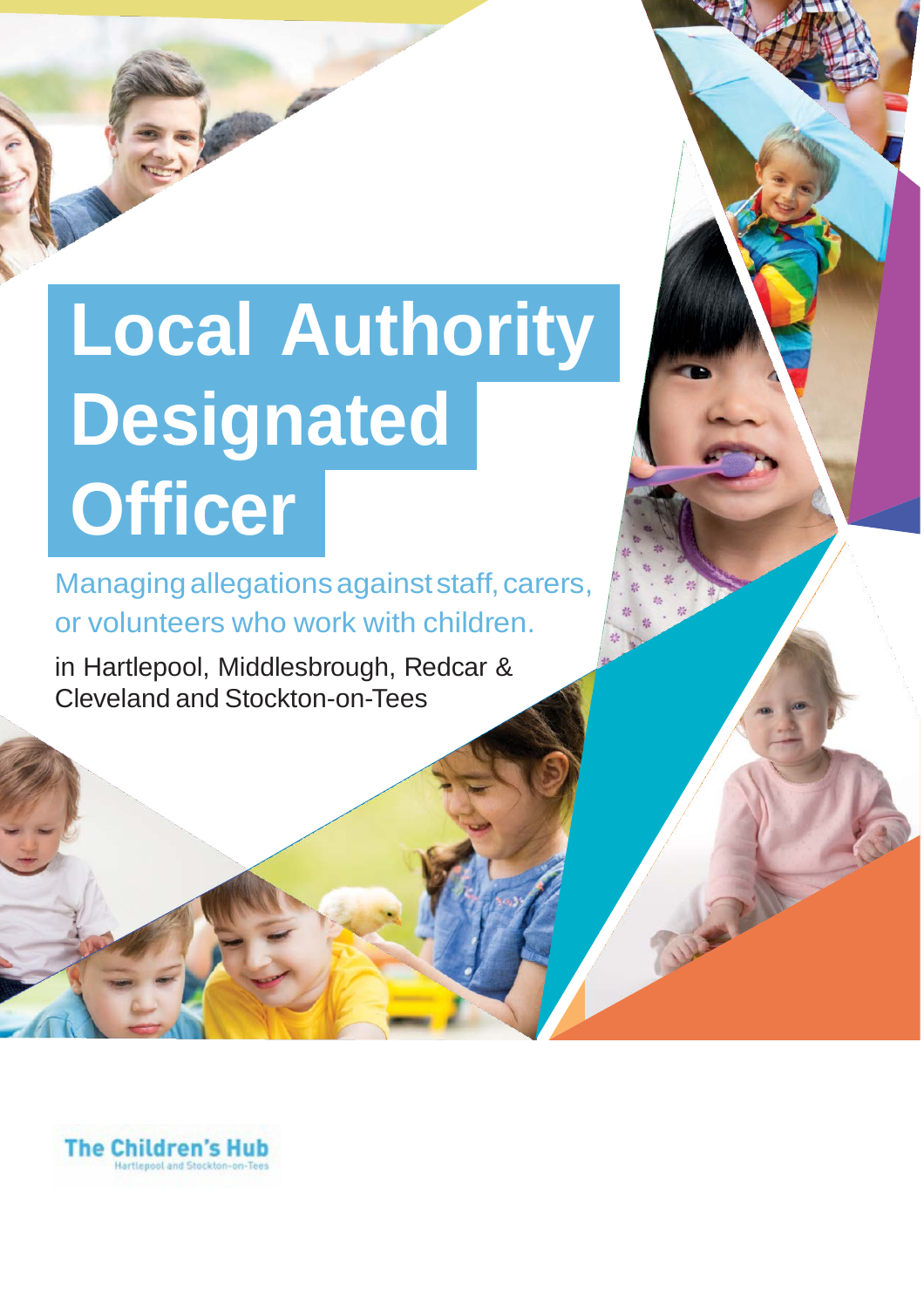# **TheLocalAuthorityDesignatedOfficer (LADO)**

Every Local Authority has a statutory responsibility to have a Local Authority Designated Officer (LADO) who is responsible for co-coordinating the response to concerns that an adult who works with children who has, or may have caused them harm.

Whilst local authorities play a lead role, safeguarding children and protecting them from harm is everyone's responsibility. Everyone who comes into contact with children and families has a role to play.

Any organisation that receives information regarding a complaint or allegation should report it to the LADO as soon as possible. Reporting should not be delayed in order to gather information. If an allegation is received outside normal working hours and requires immediate attention, the designated Senior Manager should consult the local authority Emergency Duty Team or Police and inform the LADO as soon as possible.

## **The LADO's key role is to:**

- Receive reports about allegations relevant to this procedure and be involved in the management and oversight of such cases.
- Provide advice and guidance to employers and voluntary organisations.
- Liaise with Police and other agencies.
- Monitor the progress of cases to ensure they are dealt with as quickly as possible, consistent with a thorough and fair process.
- Provide advice and guidance to employers, organisations and regulated activity providers and personnel suppliers in relation to making referrals to DBS and/ or to relevant regulatory bodies including Ofsted and, Teacher Regulation Agency.

## **Employers:**

- All organisations (including School Governors, Trustees and Voluntary Organisations) must have clear policies in place setting out the process, including timescales for investigation and what support and advice is available to individuals against whom allegations have been made.
- The individual policies and procedures must explain what should happen when allegations about a member of staff and/or volunteer are raised and make a clear distinction between an allegation, a concern about the quality of care or practice or a complaint.
- The policies and procedures must include the requirement to nominate a Senior Manager to whom the allegations are reported.
- It should be the responsibility of the Senior Manager to report relevant allegations to and liaise with, the LADO.
- All policies and procedures should be consistent with this Tees Procedure and other relevant Tees Procedures and Practice Guidance.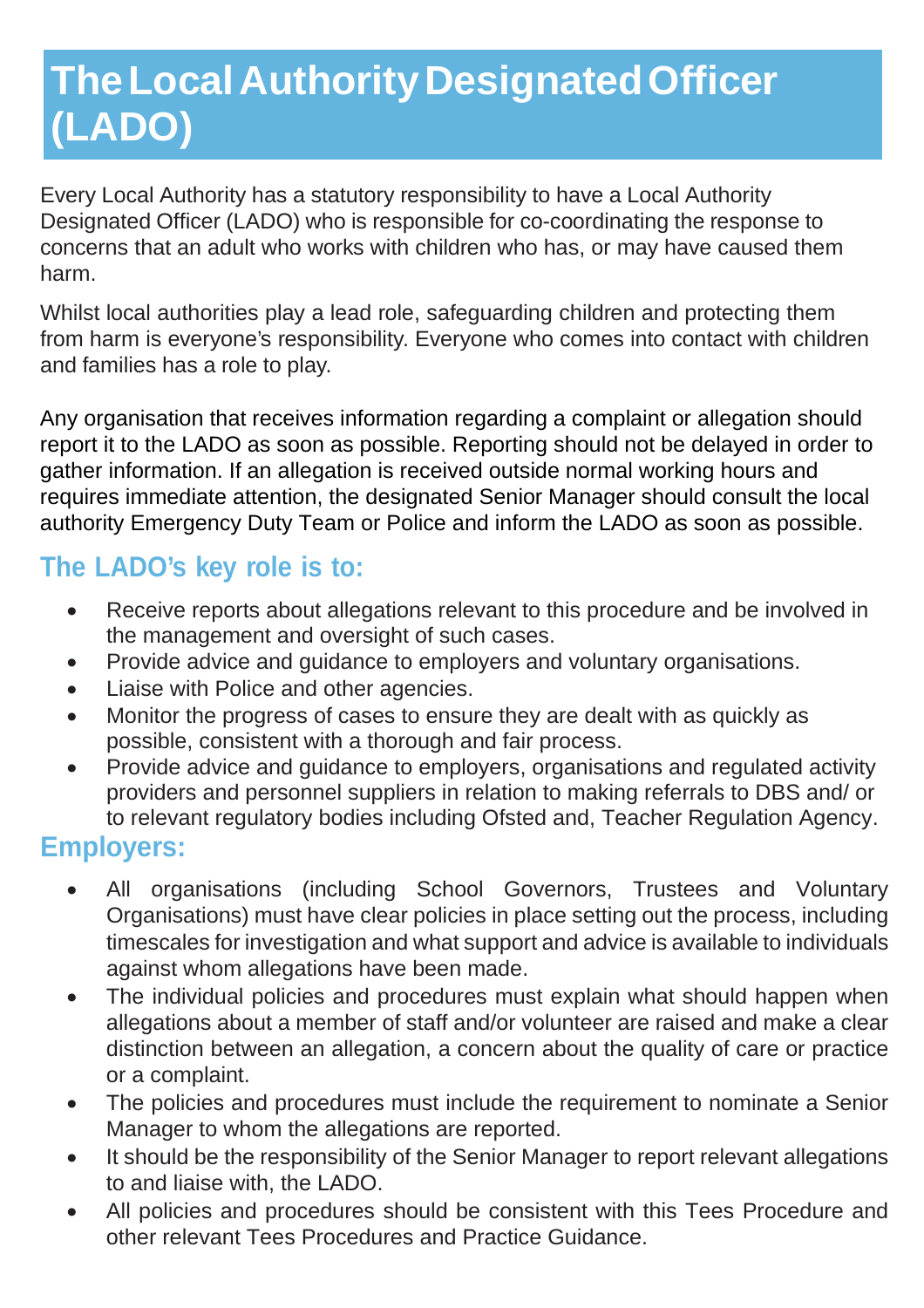## **LADOProcedureFlowchart**